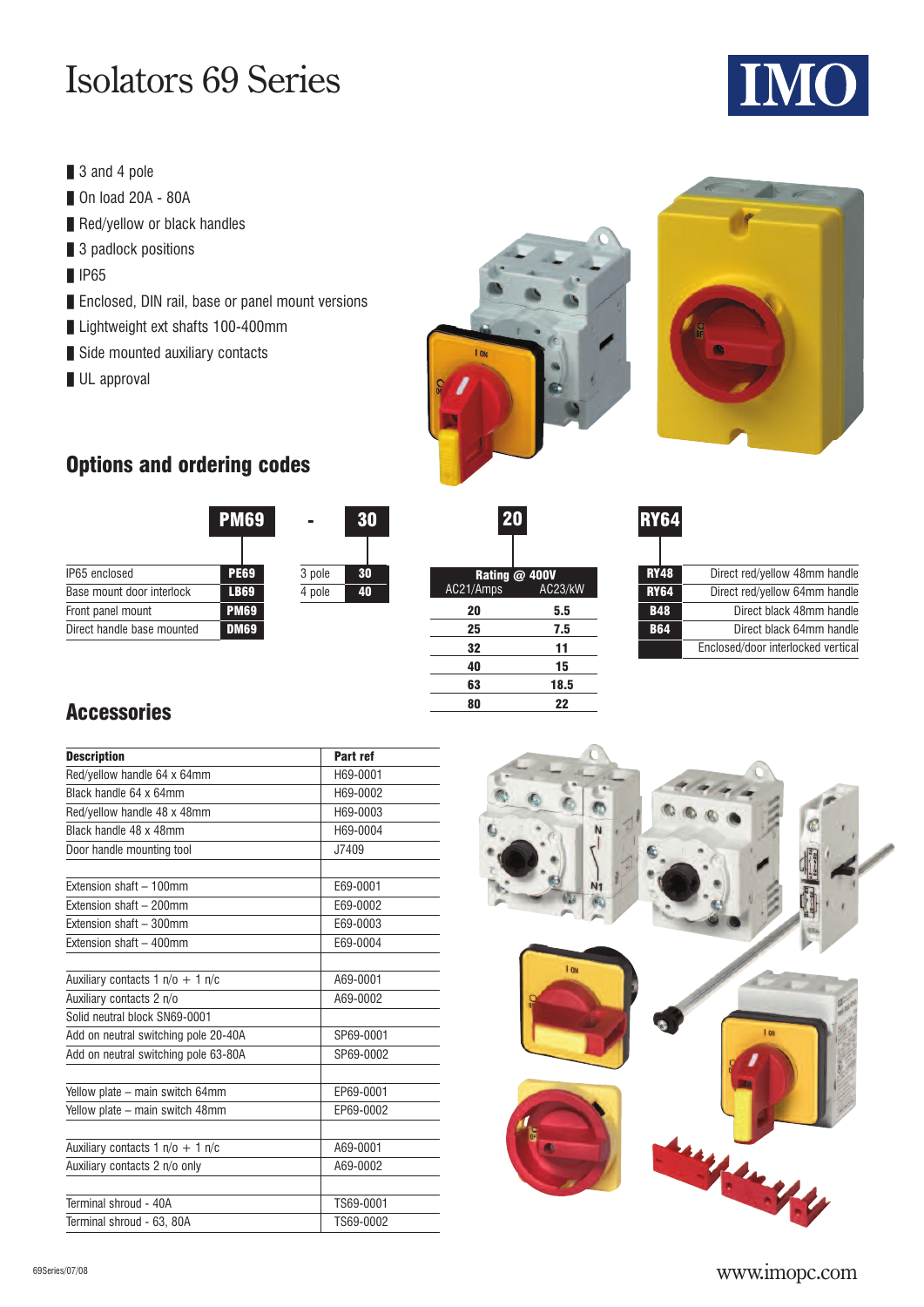# Isolators 69 Series continued



### **Dimensions**

| <b>Switch Rating</b> |     | в   | D1                      |    |     |    |  |
|----------------------|-----|-----|-------------------------|----|-----|----|--|
| 20A to 40A           | 130 | 98  | 2xM20/25                | 75 | 100 |    |  |
| 63A and 80A          | 200 | 120 | M40.5/<br>$32.5 + 16.5$ | 95 | 165 | 86 |  |



## **Specification**

| $PE/LB/PM/DM$                                     |                  |    | 69-3020<br>69-4020 | 69-3025<br>69-4025 | 69-3032<br>69-4032 | 69-3040<br>69-4040 | 69-3063<br>69-4063 | 69-3080<br>69-4080 |
|---------------------------------------------------|------------------|----|--------------------|--------------------|--------------------|--------------------|--------------------|--------------------|
| Rated insulation voltage                          | Ui               |    | 690                | 690                | 690                | 690                | 690                | 6                  |
| Rated thermal current                             | Ith              |    | 20A                | 25A                | 32A                | 40A                | 63A                | 80A                |
| Ratings $\omega$ 415V<br>AC21<br>AC22<br>AC23     | A<br>A           | Kw | 20<br>20<br>5.5    | 25<br>25<br>7.5    | 32<br>32<br>11     | 40<br>40<br>15     | 63<br>63<br>18.5   | 80<br>80<br>22     |
| Making capacity $@$ 415V                          | Aeff             |    | 120                | 150                | 220                | 300                | 370                | 44                 |
| Breaking capacity @ 415V                          | Aeff             |    | 110                | 135                | 200                | 250                | 330                | 380                |
| Electrical life $@$ rated load<br>Mechanical life | x10 <sup>3</sup> |    | 100                | 100                | 100                | 100                | 100                | 100                |
| Maximum cable size                                | mm <sup>2</sup>  |    | 10                 | 10                 | 10                 | 10                 | 25                 | 25                 |
| Weight                                            | g                |    | 0.46               | 0.46               | 0.46               | 0.46               | 0.46               | 0.46               |

## **Dimensions**

#### LB Series

 $H =$  Base plate to door,  $L =$  shaft length